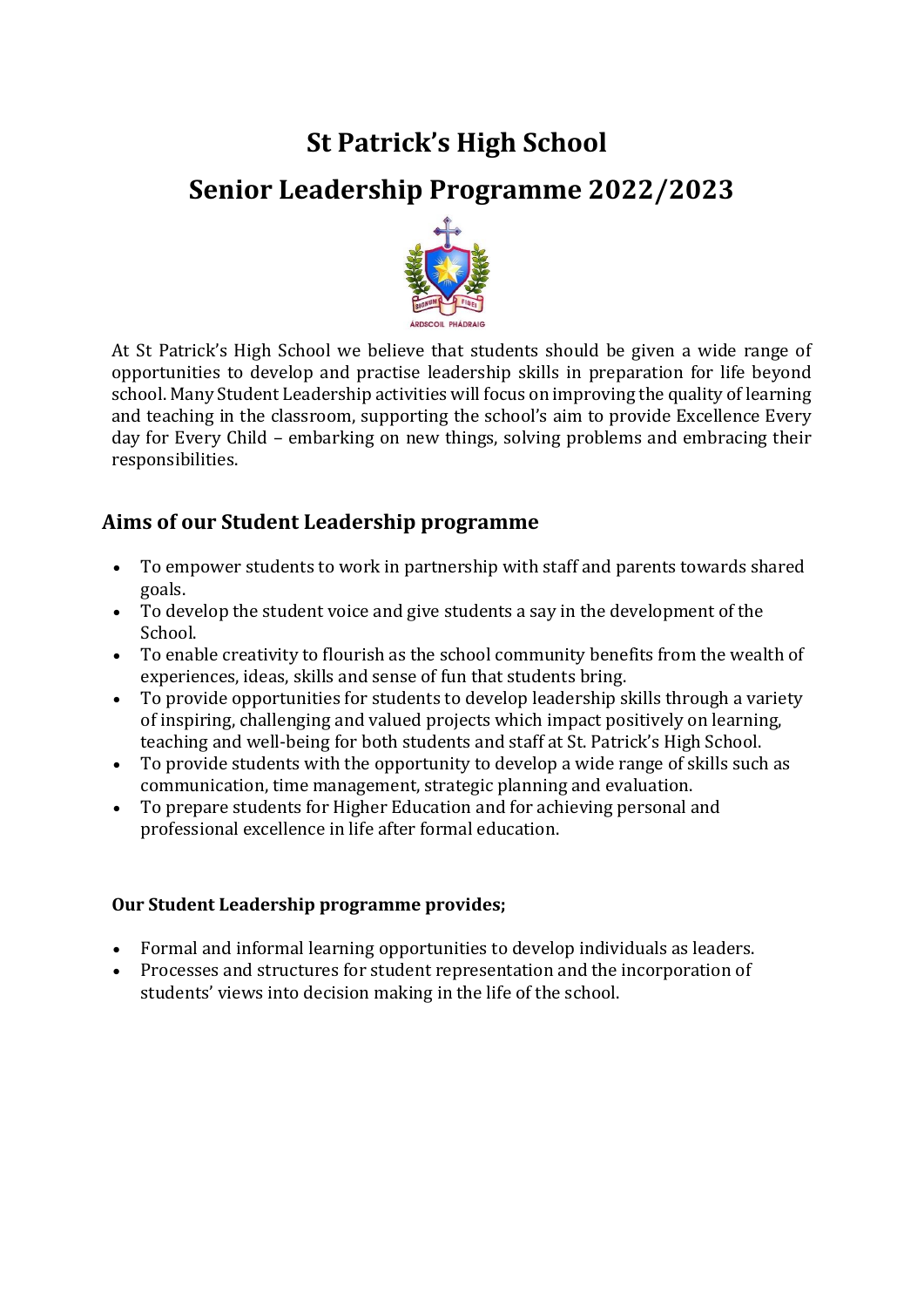### **St Patrick's High School will;**

- Provide gender equity in the distribution of leadership roles
- Provide a Student Leadership Badge so that student leaders can be easily identified around school site by all members of the community
- Provide a wide range of participation and leadership opportunities which cater for all students in the school.
- Maximise the number and range of students undertaking leadership roles.
- Provide recognition of all Student Leadership roles
- Encourage students to differentiate between student participation and Student Leadership.
- Provide students with access to key staff for support and guidance
- Develop student participation and leadership skills in all students through specific programmes
- Celebrate the achievements of all students in written and verbal forms:

# **Our Leadership Model**

Our Leadership Teams comprise of Junior and Senior Leaders who work together to ensure the all students have a voice in every aspect of school life. Each member of the Senior Student Leadership Teams sits on one of the Junior Leadership Teams to help build capacity and guide and mentor the Junior Leaders. The Leaders of each Key Stage liaise with members of the Student Council to bring ideas, issues and notification of successes from every Form Class to the Head Boys and Head Girls who liase with the staff SLT.

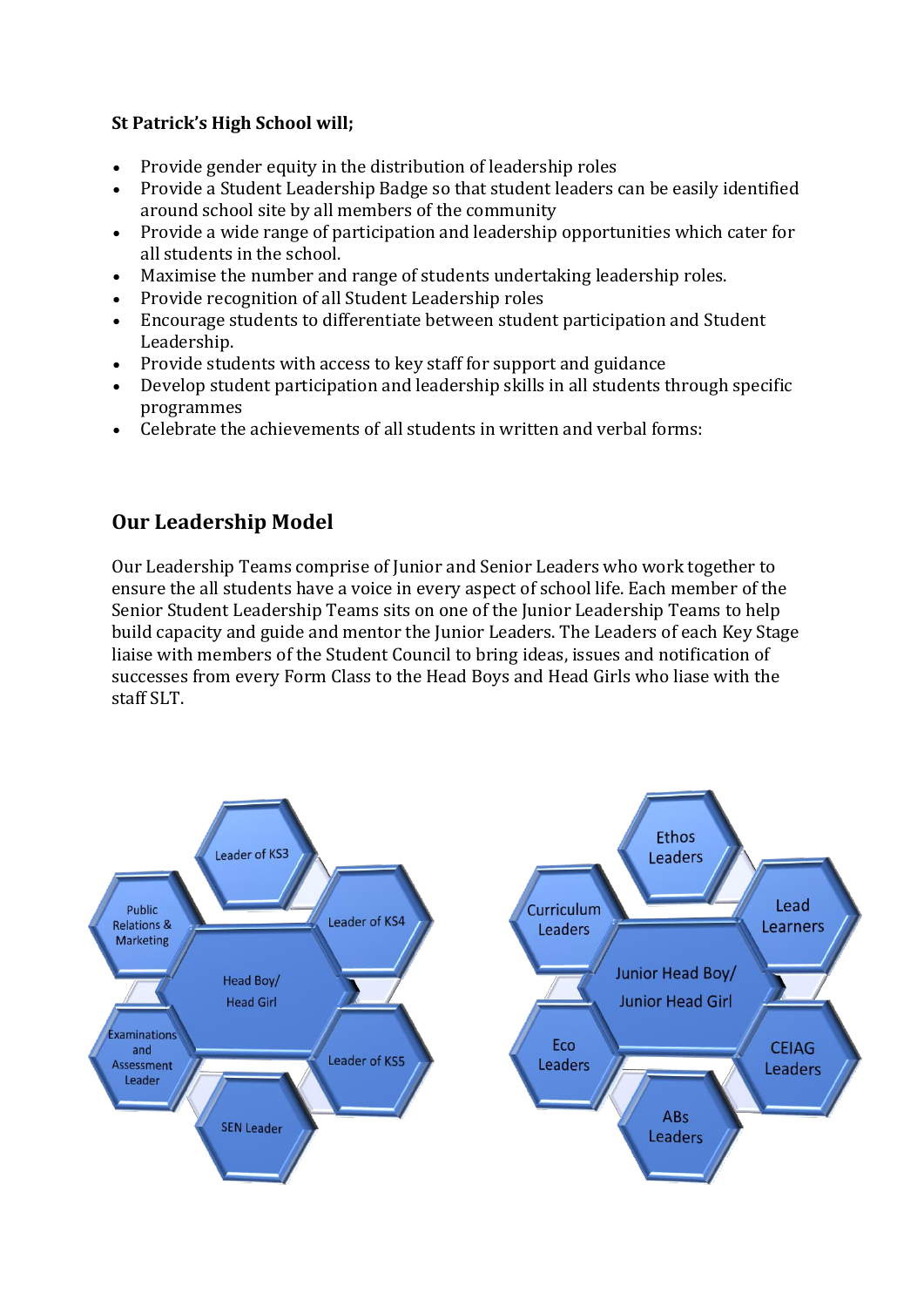## **Student Leader Expectations**

A student leader in St Patrick's High School will be expected to represent the students of our school. You will work with the Principal and staff of St Patrick's to help achieve the goals in the Whole School Development Plan in order to enhance the experience of all pupils in our school.

In addition, you should demonstrate a clear commitment to the values of St. Patrick's as a Lasallian school including the five core principles of Lasallian education

- Faith in the Presence of God
- Respect for All Persons
- Inclusive Community
- Ouality Education
- Concern for the Poor and Social Justice

To do this you will need to be a role model to others.

This means being a student who wears the full school uniform with pride and who works hard to reach our schools expectation of good behaviour, attendance and punctuality. You should wear the Student Leader badge and may be asked to complete at least one duty per week during the school day

A student leader also needs to have effective speaking and communication skills. You should be willing to occasionally attend meetings and functions outside normal school hours. You will be part of one of the school strategic working groups and will work on developing that area of school life during the year.

Personal qualities required

- You should like working with and talking to your peers and younger students
- You should be able to build good working relationships with staff
- You should want to make a lasting impact at school and be involved in decision making
- You should be able to work well in a team
- You should have good time management skills e.g. balancing study and other commitments
- You should be able to keep up to date with your academic work
- You should be polite, mature, responsible and reliable at all times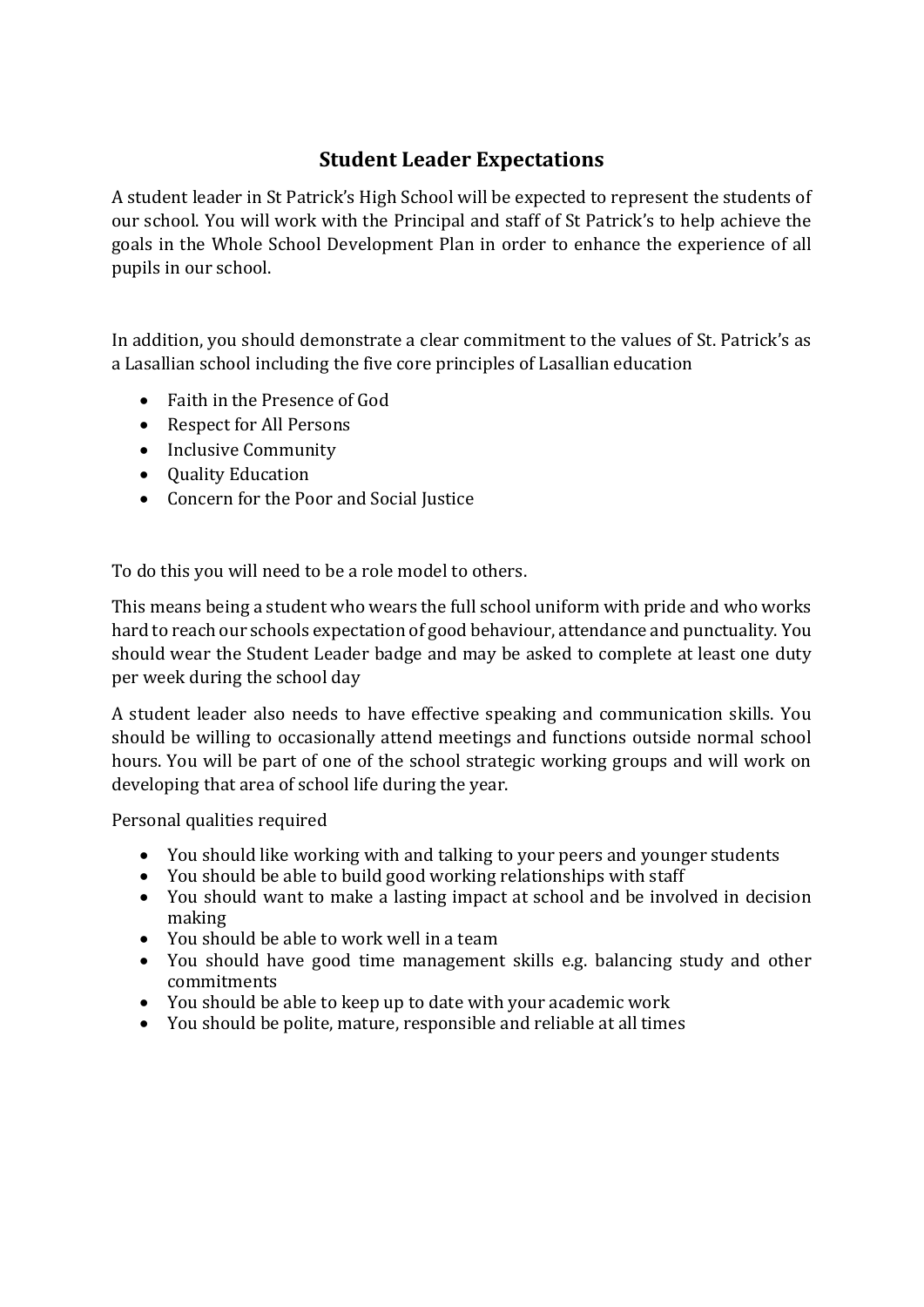## **Specific Job Descriptions**

## **Senior Student Leader 1 - Student Governor**

#### **WHOLE SCHOOL ACTIVITIES (all leaders)**

- $\checkmark$  Contribute to the developmental priorities of the school
- $\checkmark$  Lead and coordinate a Student Strategic Group linked to the Whole School Development Plan priorities
- $\checkmark$  Reinforce the Lasallian ethos, values of the school
- $\checkmark$  Planning, organising and managing whole school events
- $\checkmark$  Representing the views, interests and aspirations of all students
- $\checkmark$  Support younger students
- $\checkmark$  Represent the school at events
- $\checkmark$  Be a positive role model for the school at all times

- $\checkmark$  Mentor to Year 10 Student Governor
- $\checkmark$  Represent the views of the student body at Board of Governors' meetings
- $\checkmark$  Provide updates of progress of Student Strategic Groups to Governors
- $\checkmark$  Understand the workings of the school management structure.
- $\checkmark$  Understand proposed developments to the school linked to the WSDP and contribute to these developments.
- $\checkmark$  Present findings to staff / students / parents.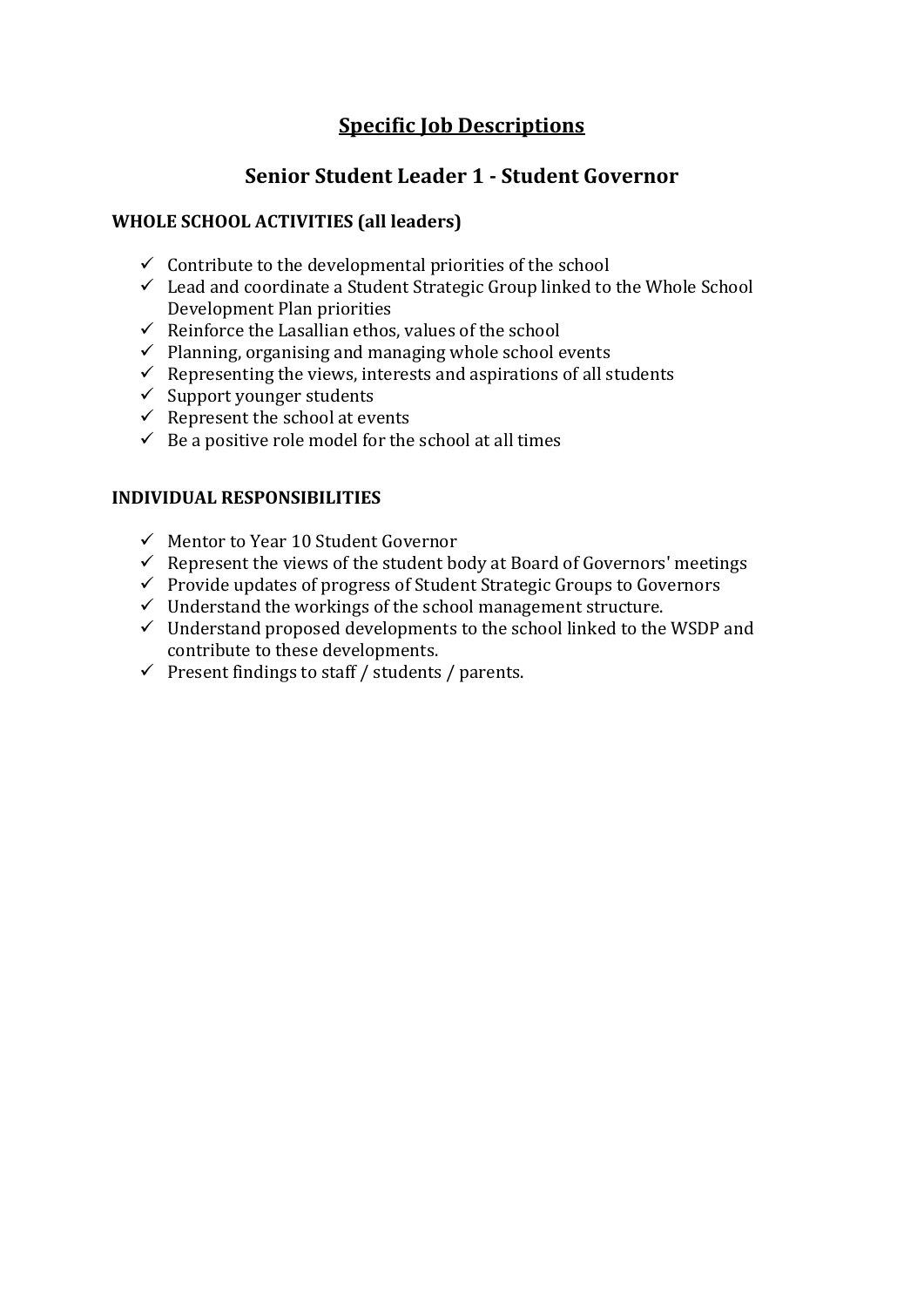## **Senior Student Leader 2 - Student Council Representative**

#### **WHOLE SCHOOL ACTIVITIES (all Leaders)**

- $\checkmark$  Contribute to the developmental priorities of the school
- $\checkmark$  Lead and coordinate a Student Strategic Group linked to the Whole School Development Plan priorities
- $\checkmark$  Reinforce the Lasallian ethos, values of the school
- $\checkmark$  Planning, organising and managing whole school events
- $\checkmark$  Representing the views, interests and aspirations of all students
- $\checkmark$  Support younger students
- $\checkmark$  Represent the school at events
- $\checkmark$  Be a positive role model for the school at all times

- Lead and co-ordinate the work of the Student Council
- Mentor to Year 10 Student Council Representative
- Find out and represent the views of other students from right across the School
- Participate in meetings of the School Student Council (which will be made up of representatives from every class)
	- o listen to the views of the class student council representatives and pass to school Management
	- o lead discussions
	- o seek views on whole-school issues
	- o feed back to council reps on matters that have been passed to Senior Management
- Raise awareness on important issues.
- Deliver presentations to students/ staff and parents.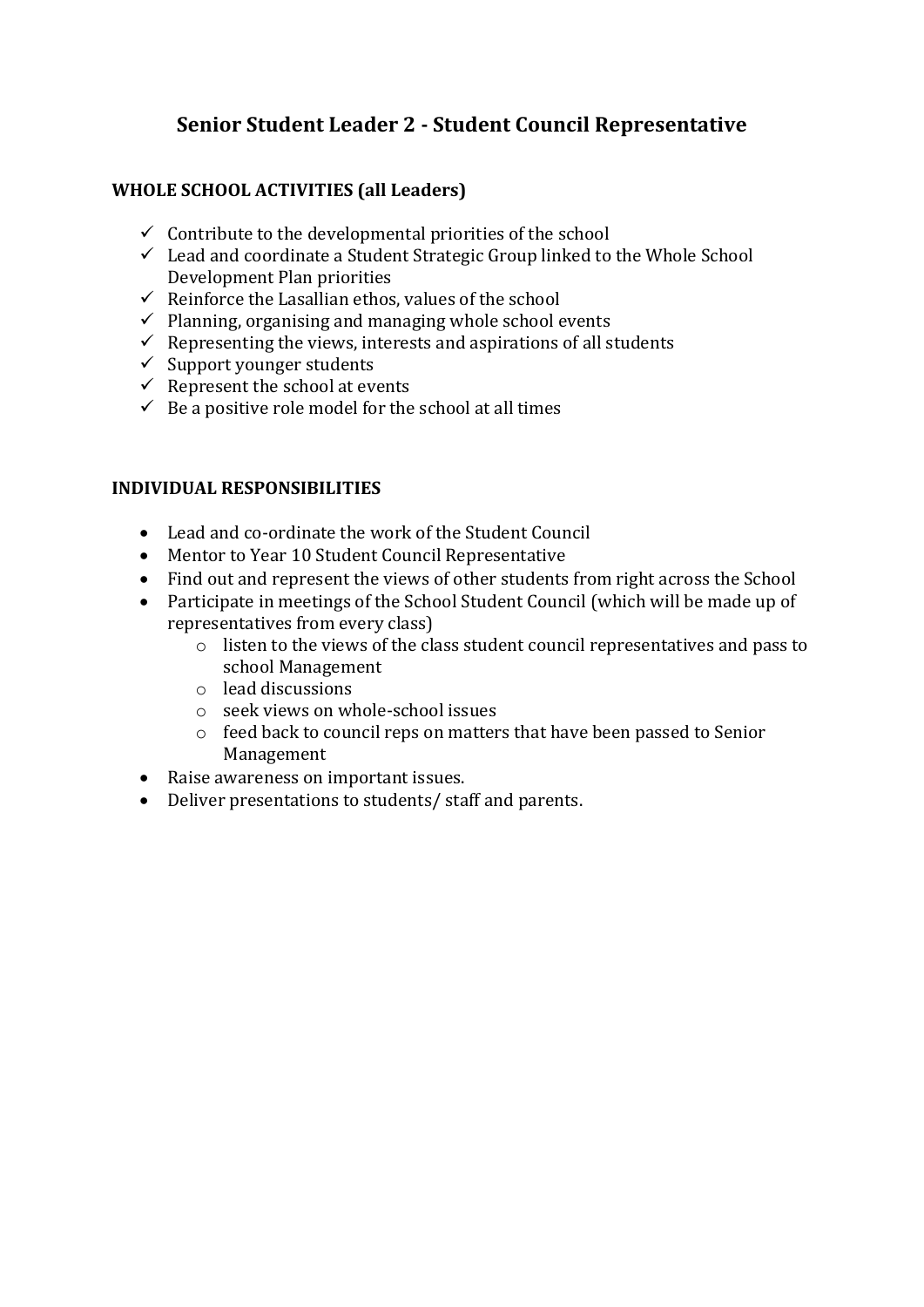## **Senior Student Leader 3** – **CEIAG/Investors in Careers Representative**

#### **WHOLE SCHOOL ACTIVITIES (all Leaders)**

- $\checkmark$  Contribute to the developmental priorities of the school
- $\checkmark$  Lead and coordinate a Student Strategic Group linked to the Whole School Development Plan priorities
- $\checkmark$  Reinforce the Lasallian ethos, values of the school
- $\checkmark$  Planning, organising and managing whole school events
- $\checkmark$  Representing the views, interests and aspirations of all students
- $\checkmark$  Support younger students
- $\checkmark$  Represent the school at events
- $\checkmark$  Be a positive role model for the school at all times

#### **INDIVIDUAL RESPONSIBILITIES**

- $\checkmark$  Mentor to Year 10 Investors in Careers/CEIAG Representative
- Lead and coordinate Careers Student Strategic Group
- $\checkmark$  Year 9 Pupil support
- $\checkmark$  To represent student voice throughout the school and ensure all form classes are aware of the IIP award and what it means.
- $\checkmark$  To promote the IIP logo within the school and local community
- $\checkmark$  Work with the IIP class representatives to organize how the IIP criteria are met throughout the School.
- $\checkmark$  To participate in school assembly throughout the year
- $\checkmark$  Attend public functions
- $\checkmark$  Make presentations in assembly
- $\checkmark$  Support in planning IIP-related school events

Investors in Careers (IIC) Award -Investor in Careers is a quality standard for the management of careers education, information, advice and guidance (CEIAG). All Investor in Careers Award holders have demonstrated a commitment to provide impartial, independent careers education, information, advice and guidance to all young people.

The IiC standard is about improving students' awareness of opportunities, raising their aspirations and working with them to ensure they achieve their full potential.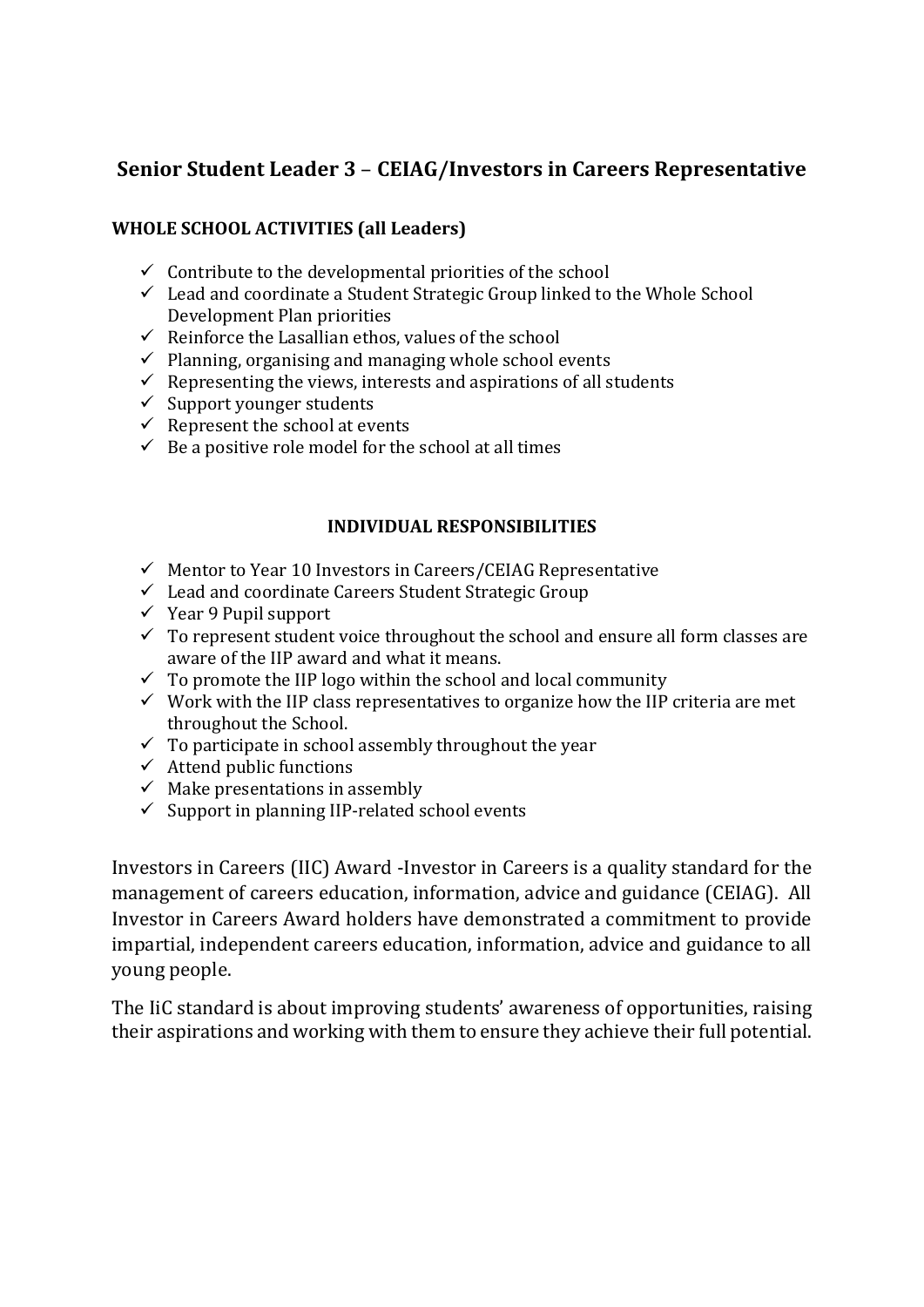## **Senior Student Leader 4– ABS (Attendance/Behaviour) Representative**

## **WHOLE SCHOOL ACTIVITIES (all Leaders)**

- $\checkmark$  Contribute to the developmental priorities of the school
- $\checkmark$  Lead and coordinate a Student Strategic Group linked to the Whole School Development Plan priorities
- $\checkmark$  Reinforce the Lasallian ethos, values of the school
- $\checkmark$  Planning, organising and managing whole school events
- $\checkmark$  Representing the views, interests and aspirations of all students
- $\checkmark$  Support younger students
- $\checkmark$  Represent the school at events
- $\checkmark$  Be a positive role model for the school at all times

- Lead and coordinate ABS Student Strategic Group
- Year 9 Pupil support
- To represent student voice throughout the school and ensure all form classes are aware of the importance of good behaviour and attendance
- Promote good attendance and behaviour
- Work with the class representatives to organize class and individual targets and notice boards for attendance and behaviour
- To work with SLT and Heads of Year in linking rewards to good behaviour and attendance
- To participate in school assembly throughout the year
- Attend public functions
- Make presentations in assembly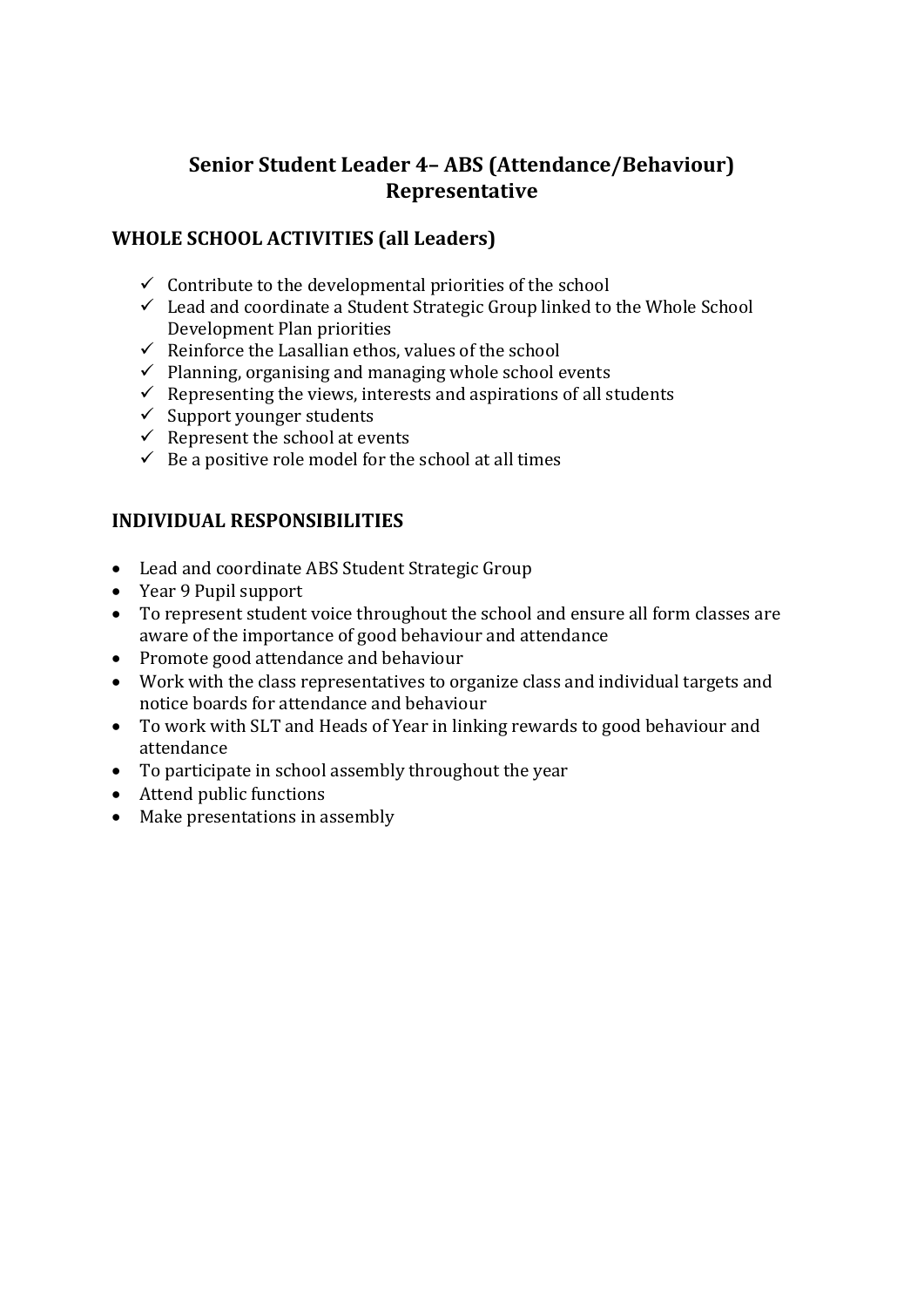## **Senior Student Leader 5 - Lead Learner for Learning and Teaching**

### **WHOLE SCHOOL ACTIVITIES (all Leaders)**

- $\checkmark$  Contribute to the developmental priorities of the school
- $\checkmark$  Lead and coordinate a Student Strategic Group linked to the Whole School Development Plan priorities
- $\checkmark$  Reinforce the Lasallian ethos, values of the school
- $\checkmark$  Planning, organising and managing whole school events
- $\checkmark$  Representing the views, interests and aspirations of all students
- $\checkmark$  Support younger students
- $\checkmark$  Represent the school at events
- $\checkmark$  Be a positive role model for the school at all times

- Lead and coordinate Learning and Teaching Student Strategic Group
- Year 10 Pupil support
- Help other pupils learn how to learn through classroom support or one to one/ small group teaching.
- Plan and manage a pupil mentoring system where pupils in small groups are helped to discuss their learning and how it can be improved eg tips for how to prepare for exams.
- Survey pupils on attitudes to learning and lessons.
- Conduct Teacher interviews on attitudes to learning, strengths and areas for improvement in different areas
- Provide feedback to staff and pupils.